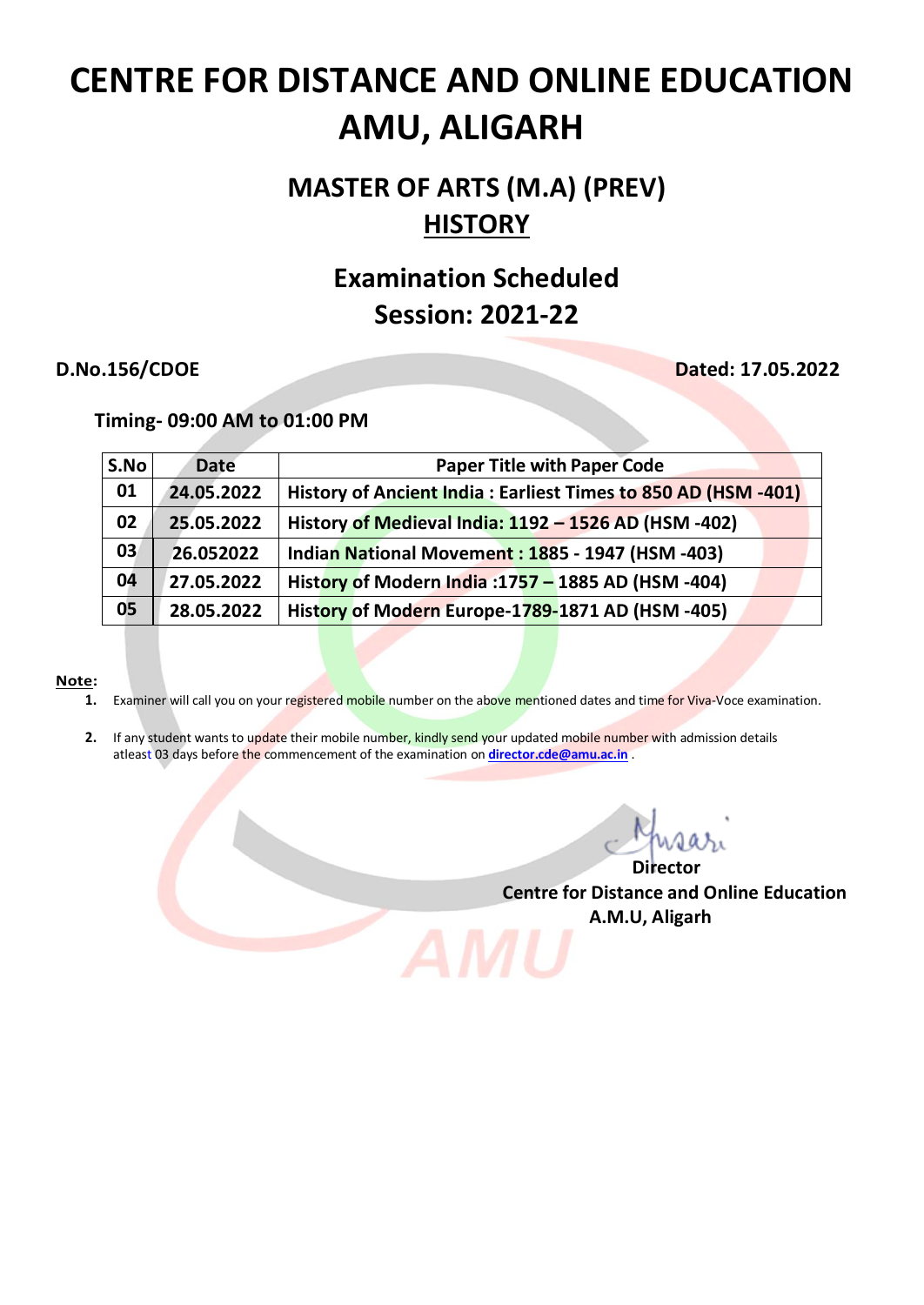# **MASTER OF ARTS (M.A) (PREV) POLITICAL SCIENCE**

## **Examination Scheduled Session: 2021-22**

## **D.No.156/CDOE Dated: 17.05.2022**

 **Timing- 09:00 AM to 01:00 PM**

| S.No | <b>Date</b> | <b>Paper Title with Paper Code</b>           |
|------|-------------|----------------------------------------------|
| 01   |             | 24.05.2022 Public Administration (PLM-401)   |
| 02   |             | 25.05.2022 Comparative Politics (PLM-402)    |
| 03   |             | 26.052022 Political Thought (PLM-403)        |
| 04   |             | 27.05.2022  International Relation (PLM-404) |
| 05   |             | 28.05.2022  International Law (PLM-405)      |

### **Note:**

- **1.** Examiner will call you on your registered mobile number on the above mentioned dates and time for Viva-Voce examination.
- **2.** If any student wants to update their mobile number, kindly send your updated mobile number with admission details atleast 03 days before the commencement of the examination on **[director.cde@amu.ac.in](mailto:director.cde@amu.ac.in)** .

*Director* **Director** 

**Centre for Distance and Online Education A.M.U, Aligarh**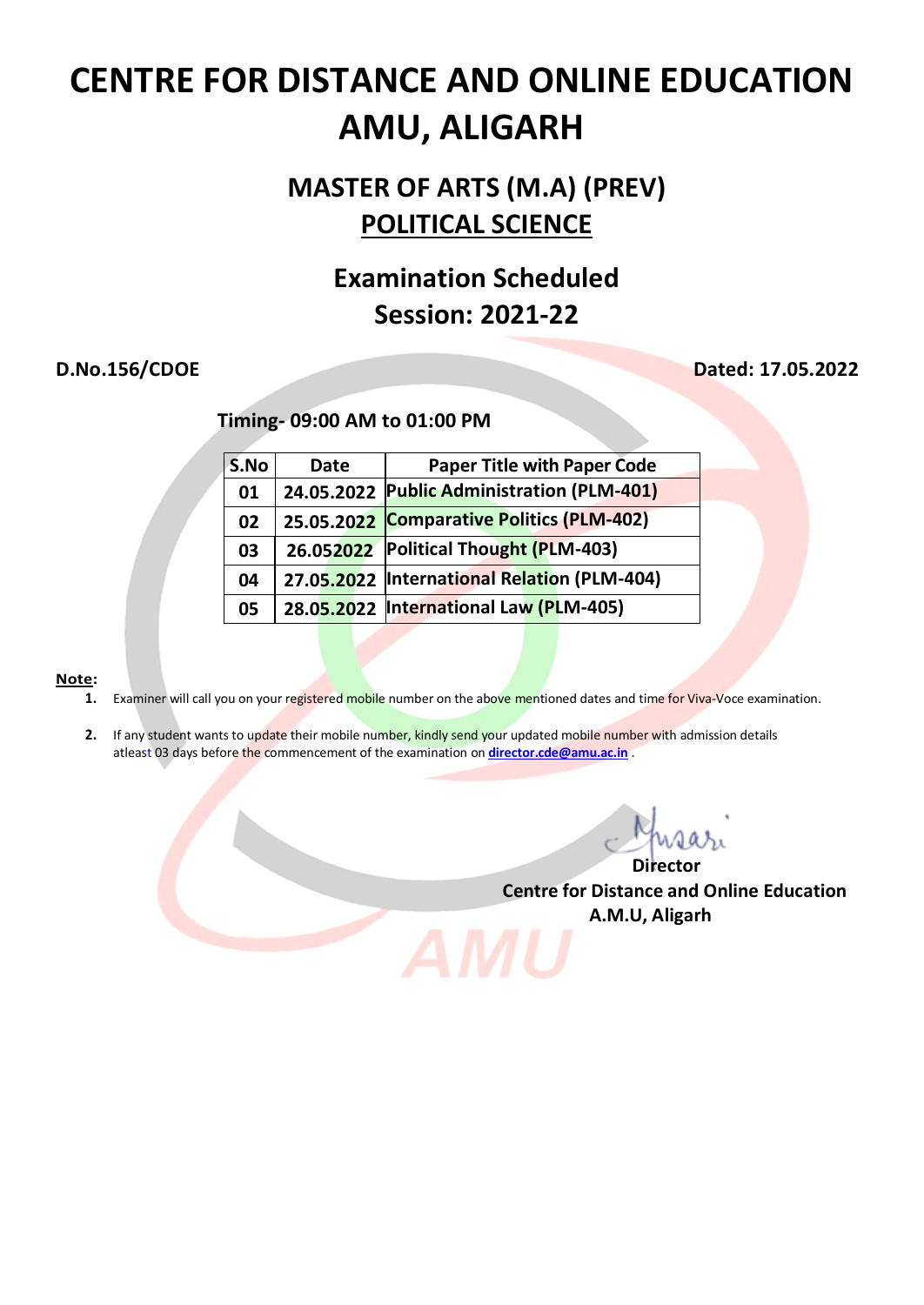## **MASTER OF ARTS (M.A) (PREV)**

## **ISLAMIC STUDIES**

# **Examination Scheduled Session: 2021-22**

## **D.No.156/CDOE Dated: 17.05.2022**

## **Timing- 09:00 AM to 01:00 PM**

| S.No | Date       | <b>Paper Title with Paper Code</b>                    |
|------|------------|-------------------------------------------------------|
| 01   | 24.05.2022 | <b>Introduction to Islamic Civilization (ISM-401)</b> |
| 02   | 25.05.2022 | <b>Islamic Institutions (ISM-402)</b>                 |
| 03   | 26.052022  | <b>Scientific Legacy of Islam (ISM-403)</b>           |
| 04   | 27.05.2022 | Muslim Sects (ISM-404)                                |
| 05   | 28.05.2022 | <b>Elementary Arabic (ISM-405)</b>                    |

### **Note:**

- 1. Examiner will call you on your registered mobile number on the above mentioned dates and time for Viva-Voce examination.
- **2.** If any student wants to update their mobile number, kindly send your updated mobile number with admission details atleast 03 days before the commencement of the examination on **[director.cde@amu.ac.in](mailto:director.cde@amu.ac.in)** .

*Director* **Director Centre for Distance and Online Education A.M.U, Aligarh**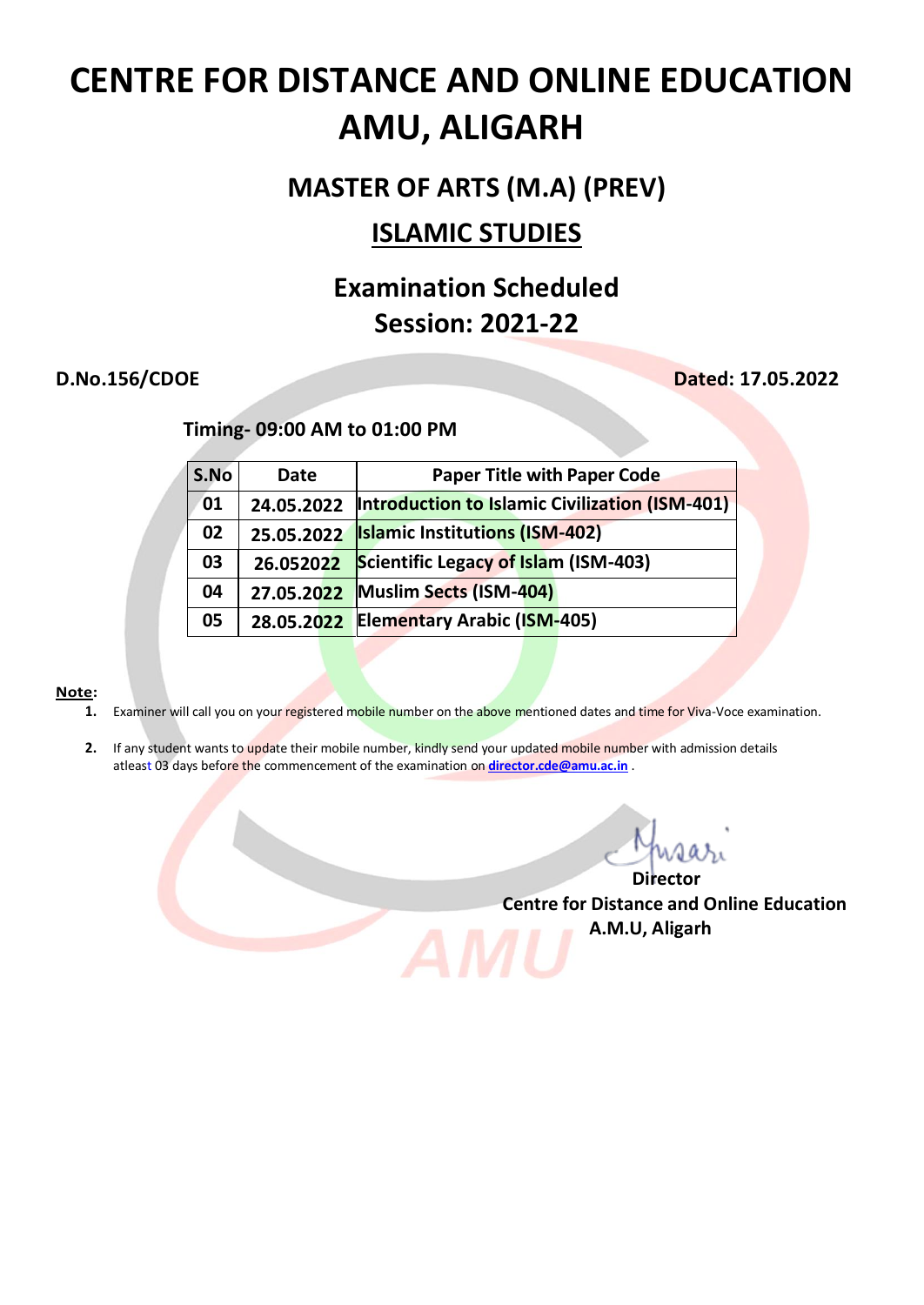# **MASTER OF ARTS (M.A) (PREV) ENGLISH LITERATURE**

# **Examination Scheduled Session: 2021-22**

**D.No.156/CDOE Dated: 17.05.2022**

 **Timing- 09:00 AM to 01:00 PM**

| S.No | <b>Date</b> | <b>Paper Title with Paper Code</b>                                |
|------|-------------|-------------------------------------------------------------------|
| 01   |             | 24.05.2022 Elizabethan and Jacobean Prose and Drama (ENM-401)     |
| 02   |             | 25.05.2022 Shakespeare (ENM-402)                                  |
| 03   |             | 26.052022 Restoration and Eighteenth Century Literature (ENM-403) |
| 04   |             | 27.05.2022 Literature of the Romantic Period (ENM-404)            |
| 05   |             | 28.05.2022 Victorian Literature (ENM-405)                         |

### **Note:**

- **1.** Examiner will call you on your registered mobile number on the above mentioned dates and time for Viva-Voce examination.
- **2.** If any student wants to update their mobile number, kindly send your updated mobile number with admission details atleast 03 days before the commencement of the examination on **[director.cde@amu.ac.in](mailto:director.cde@amu.ac.in)** .

*Director* **Director** 

**Centre for Distance and Online Education A.M.U, Aligarh**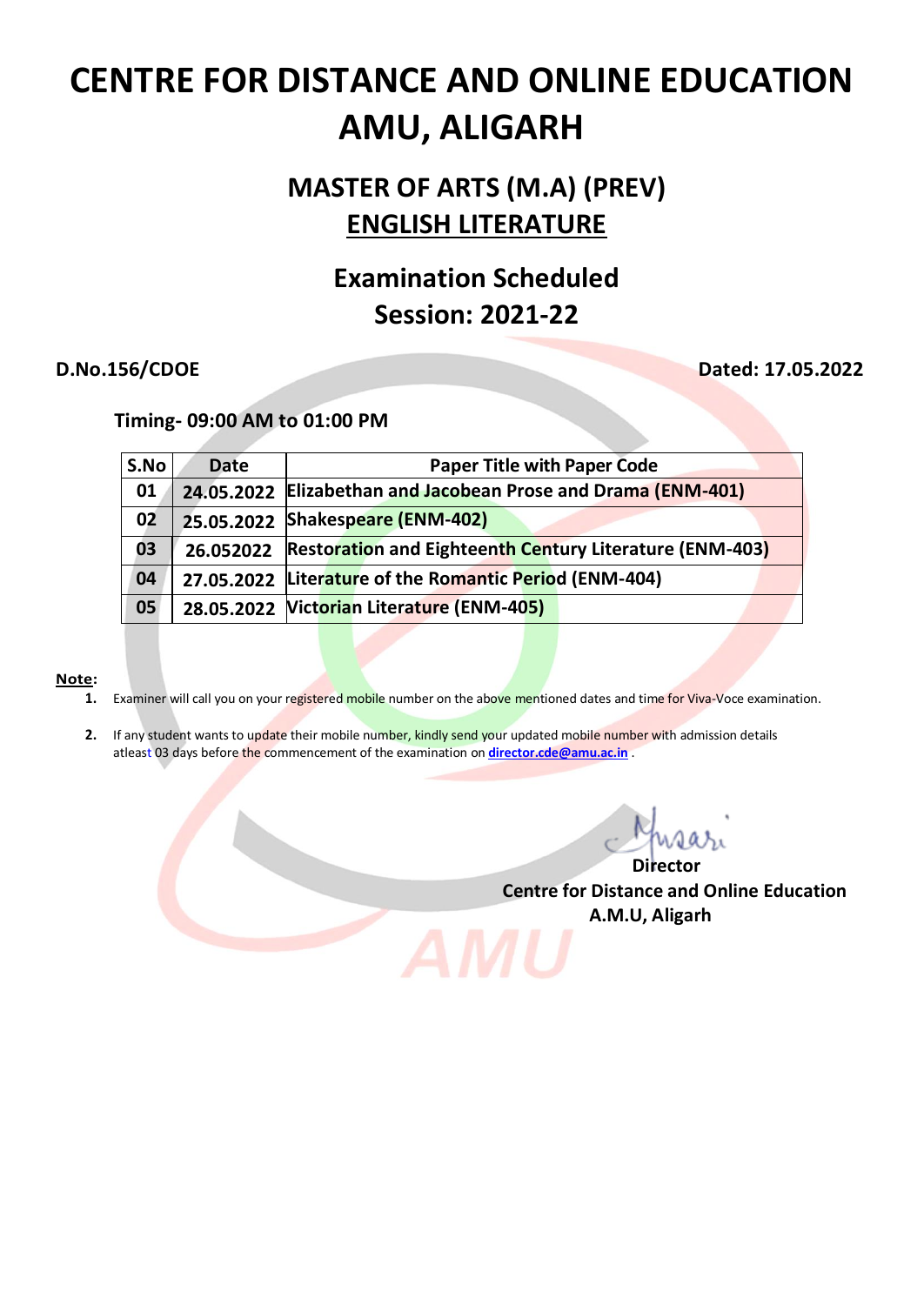# **MASTER OF ARTS (M.A) (PREV) ECONOMICS**

## **Examination Scheduled Session: 2021-22**

## **D.No.156/CDOE Dated: 17.05.2022**

 **Timing- 09:00 AM to 01:00 PM**

| S.No | Date       | <b>Paper Title with Paper Code</b>      |
|------|------------|-----------------------------------------|
| 01   | 24.05.2022 | <b>Micro Economics ((ECM-401)</b>       |
| 02   | 25.05.2022 | <b>Macro Economics (ECM-402)</b>        |
| 03   | 26.052022  | <b>Industrial Economics (ECM-403)</b>   |
| 04   | 27.05.2022 | <b>Statistical Methods (ECM-404)</b>    |
| 05   | 28.05.2022 | <b>Mathematical Economics (ECM-405)</b> |

### **Note:**

- **1.** Examiner will call you on your registered mobile number on the above mentioned dates and time for Viva-Voce examination.
- 2. If any student wants to update their mobile number, kindly send your updated mobile number with admission details atleast 03 days before the commencement of the examination on **[director.cde@amu.ac.in](mailto:director.cde@amu.ac.in)** .

*Director* **Director Centre for Distance and Online Education**

 **A.M.U, Aligarh**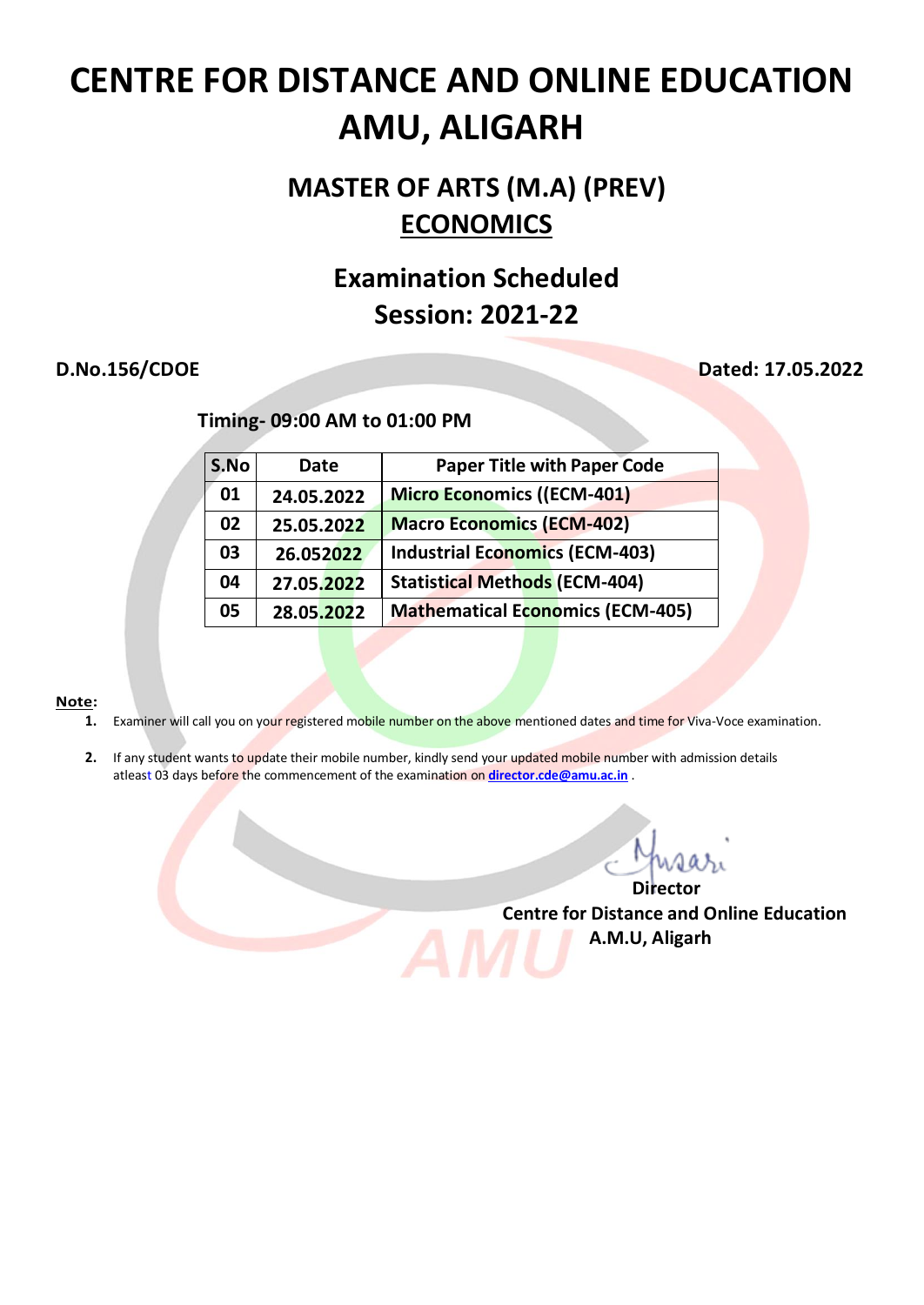# **MASTER OF ARTS (M.A) (PREV) HINDI**

## **Examination Scheduled Session: 2021-22**

**D.No.156/CDOE Dated: 17.05.2022**

 **Timing- 09:00 AM to 01:00 PM**

| S.No | <b>Date</b> | <b>Paper Title with Paper Code</b>                                     |
|------|-------------|------------------------------------------------------------------------|
| 01   |             | 24.05.2022 Sagun Evas Reeti Kavya (HNM-401)                            |
| 02   |             | 25.05.2022 Samanya Bhasha Vigyan aur Hindi Bhasha Ka Adhyan (HNM-402)  |
| 03   | 26.052022   | Hindi Sahitya Ka Itihass (HNM-403)                                     |
| 04   |             | 27.05.2022 Adhunik Hindi Kavya (HNM-404)                               |
| 05   |             | 28.05.2022 Hindi Nivandhm Natak Tatha Gadya Ki Anya Vidhayei (HNM-405) |

### **Note:**

- **1.** Examiner will call you on your registered mobile number on the above mentioned dates and time for Viva-Voce examination.
- **2.** If any student wants to update their mobile number, kindly send your updated mobile number with admission details atleast 03 days before the commencement of the examination on **[director.cde@amu.ac.in](mailto:director.cde@amu.ac.in)** .

*Director* **Director Centre for Distance and Online Education A.M.U, Aligarh**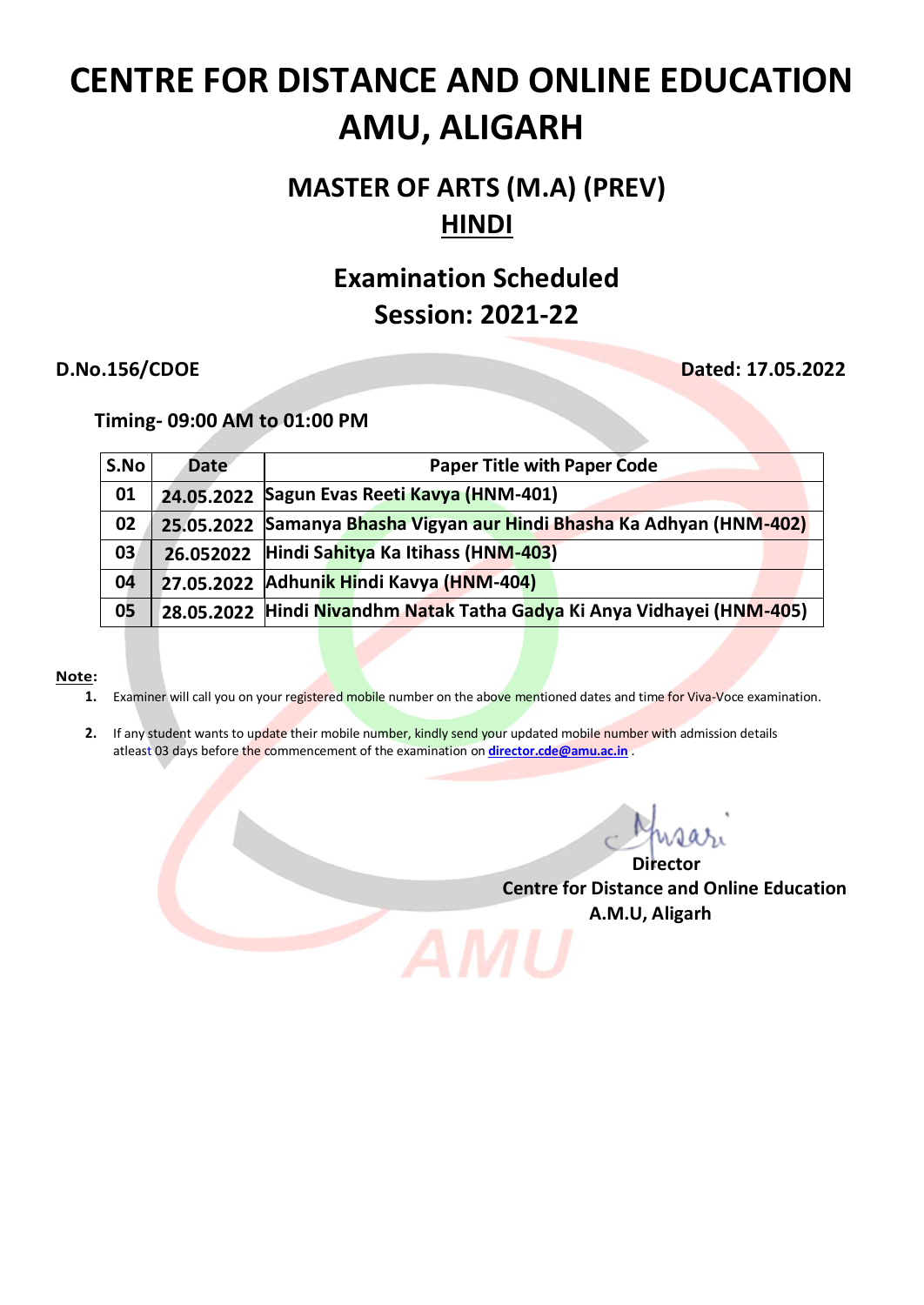# **MASTER OF ARTS (M.A) (PREV) SOCIOLOGY**

## **Examination Scheduled Session: 2021-22**

**D.No.156/CDOE Dated: 17.05.2022**

 **Timing- 09:00 AM to 01:00 PM**

| S.No | Date       | <b>Paper Title with Paper Code</b>                          |
|------|------------|-------------------------------------------------------------|
| 01   |            | 24.05.2022  Introduction to Sociology (SOM-401)             |
| 02   | 25.05.2022 | Sociology of India (SOM-402)                                |
| 03   | 26.052022  | <b>Classic &amp; modern Sociological thinkers (SOM-403)</b> |
| 04   | 27.05.2022 | Social Movement in India (SOM-404)                          |
| 05   |            | 28.05.2022 Social Stratification (SOM-405)                  |

### **Note:**

- 1. Examiner will call you on your registered mobile number on the above mentioned dates and time for Viva-Voce examination.
- **2.** If any student wants to update their mobile number, kindly send your updated mobile number with admission details atleast 03 days before the commencement of the examination on **[director.cde@amu.ac.in](mailto:director.cde@amu.ac.in)** .

*Director* **Director Centre for Distance and Online Education A.M.U, Aligarh**